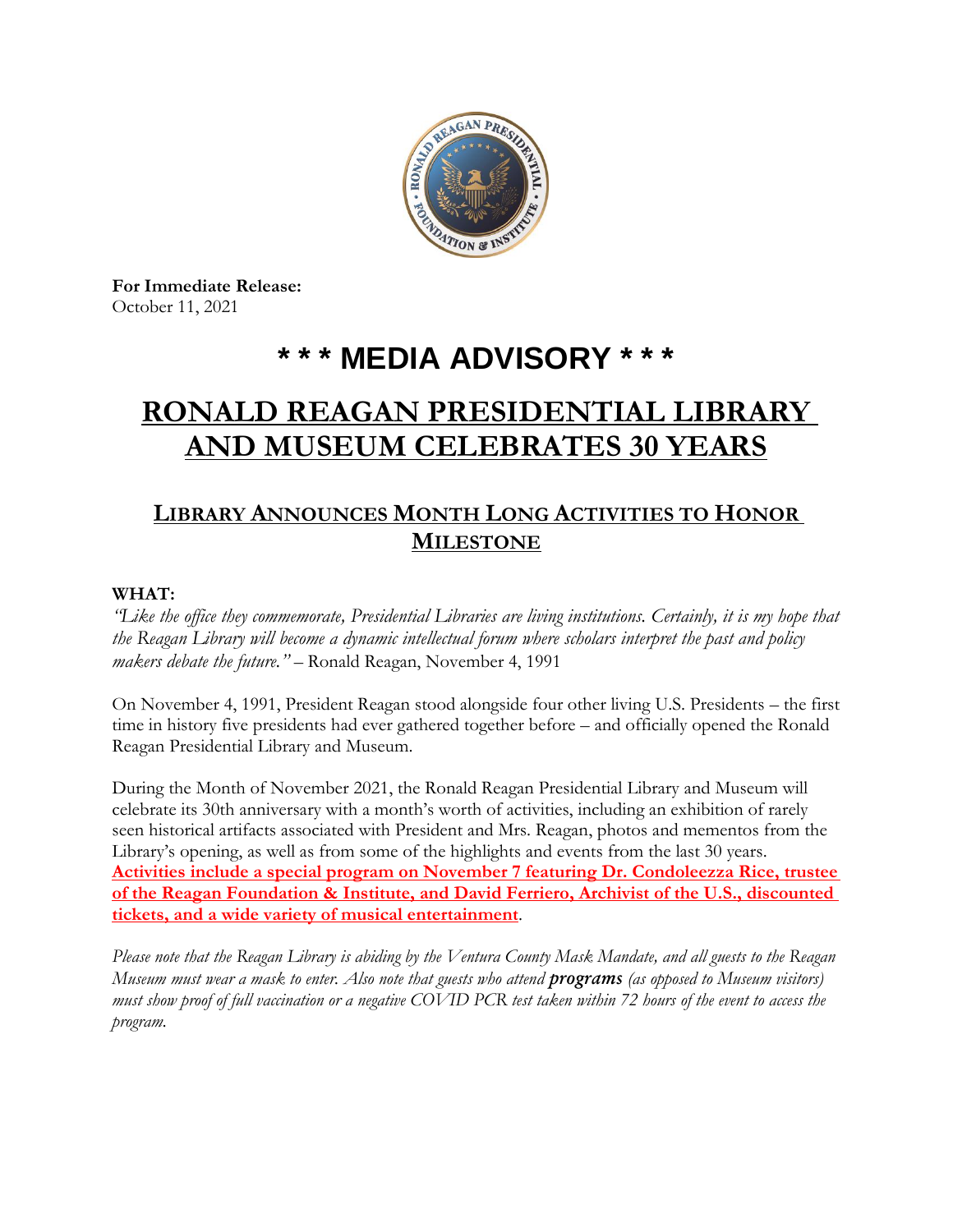### **SCHEDULE OF EVENTS:**

- **Thursday, November 4, 2021**
	- o To commemorate the actual anniversary date of the Library's opening, we are returning to **opening day prices**! For November 4, 2021 only, purchase an adult ticket for \$5, senior ticket for \$3, and a child's ticket (age 3-17) for \$2. Offer may not be combined with any other offer.
	- o Enjoy a **patriotic concert** from 12:00 p.m. 1:00 p.m. in the Library's Air Force One Pavilion with the Los Angeles Police Department Concert Band. As the concert is in the Air Force One Pavilion, regular museum admission applies (as noted above, on this day only, admission is \$2-\$5 depending on ticket type).
- **Sunday, November 7, 2021**
	- o Please join us as we celebrate 30 years of the Reagan Library with a **commemorative program** on Sunday, November 7, 2021. There is no cost to attend this event, however reservations are strongly encouraged. To register, please [click here.](https://reagan40.secure.force.com/events/cnp_paas_evt__ExternalRegistrationPage?Site_Id=a2E1Q0000030gNXUAY)
	- o The day's activities will begin at 10:30 a.m. with **live, patriotic music by the 1 st Division Marine Band from Camp Pendleton**, followed by a program commencing at 11:00 a.m. The program will include keynote **remarks by former Secretary of State Dr. Condoleezza Rice, as well as remarks by former Ronald** Reagan speechwriter **Peter Robinson** and **Archivist of the United States, David Ferriero.**
	- o Following the program, we encourage our guests to tour the Reagan Museum, Air Force One Pavilion and our special exhibition, FBI: From Al Capone to Al Qaeda. Regular Museum admission applies to visit these exhibits.
	- o *As noted above, guests who attend programs must show proof of full vaccination or a negative COVID PCR test taken within 72 hours of the event to access the program. This applies to the November 7 program, but not to touring the Museum.*
- **Saturday, November 13, 2021**
	- o Enjoy a **concert from the Thousand Oaks High School Vocal Ensemble Honors**, under the direction of Janna Santangelo, with collaborative pianist, Kevin Su Fukagawa, in the Reagan Library's Air Force One Pavilion from 12:00 p.m. – 1:00 p.m. As the concert is in the Air Force One Pavilion, regular museum admission applies.
	- o Enjoy a **concert from American Folk Band The Golden Pipers** in the Reagan Library's Air Force One Pavilion from 1:00 p.m. – 2:00 p.m. As the concert is in the Air Force One Pavilion, regular museum admission applies.

• **Saturday, November 20, 2021**

o Enjoy a **concert from The Los Angeles Sheriff's Department Band** from 12:00 p.m. – 1:00 p.m. in the Reagan Library's Air Force One Pavilion from 12:00 p.m. – 1:00 p.m. As the concert is in the Air Force One Pavilion, regular museum admission applies.